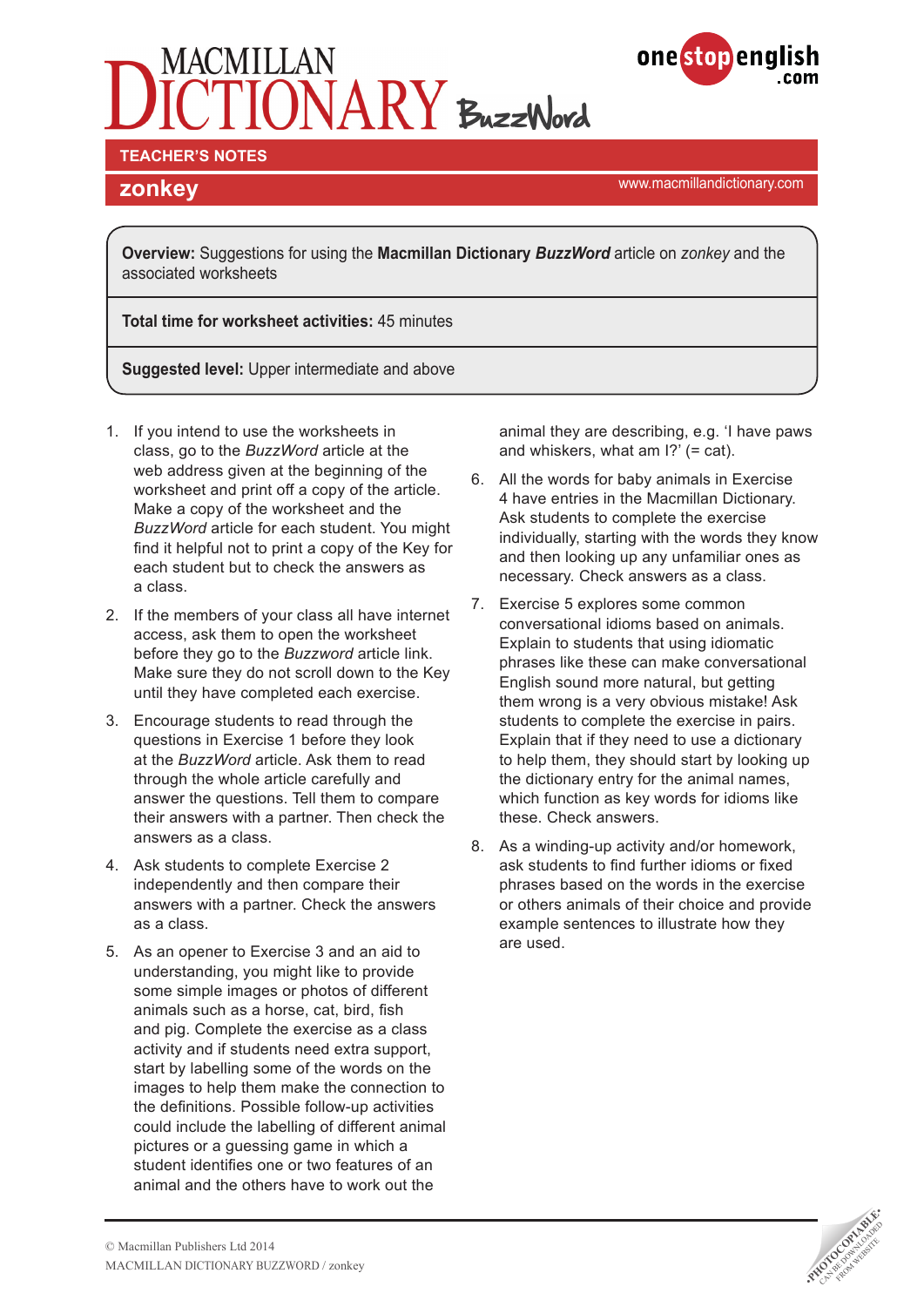



## **WORKSHEET**

## <www.macmillandictionary.com> **zonkey**

Go to the **Macmillan Dictionary** *BuzzWord* article at: <http://www.macmillandictionary.com/buzzword/entries/zonkey.html>

## **1 Find the information**

#### **Read the** *BuzzWord* **article on the word** *zonkey* **and answer these questions.**

- 1. What are Ippo's parents called and what are they?
- 2. Where did Ippo's dad manage to go?
- 3. What is a *zebroid*?
- 4. What's the word for an animal which is a cross between a zebra and a pony?
- 5. Write down two other animals which have mated to produce a hybrid.
- 6. What was the reason for breeding a *cama*?

#### **2 Comprehension check**

#### **Choose the correct answer according to the text.**

- 1. Ippo was born ... .
- a. in Europe
- a. in Africa
- b. in a zoo
- 2. Zebroids always ... .
- a. look like zebras
- b. look like horses
- c. have stripes
- 3. A *zedonk / donkra* is a cross between ... .
- a. a female zebra and a male donkey
- b. a female donkey and a male zebra
- c. a female zebroid and a male donkey
- 4. The most successful coinages are ... .
- a. easy to spell
- b. easy to pronounce
- c. easy to write
- 5. Portmanteau words like zonkey ... .
- a. date back to the 19th century
- b. are relatively recent
- c. have been investigated by geneticists
- 6. Animal hybrids ... naturally.
- a. never occur
- b. often occur
- c. rarely occur

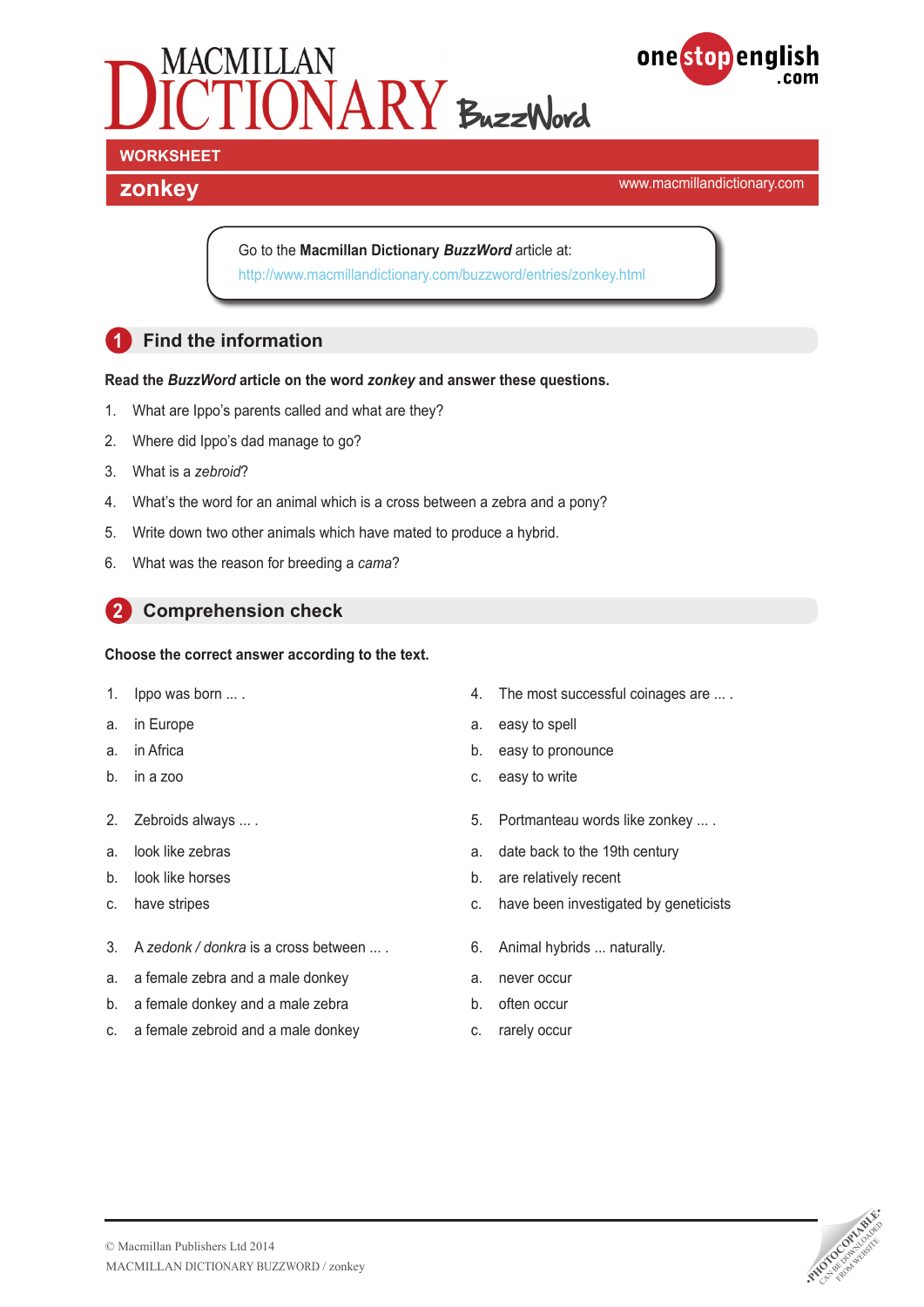



# **WORKSHEET**

<www.macmillandictionary.com> **zonkey**

#### **3 Describing animals**

**Match the definitions with the words in the box. There are two words you don't need.**

|    | beak<br>paw                           | claw<br>snout                                                      | feather<br>tail                                                        | fin<br>whisker | hoof<br>wing |
|----|---------------------------------------|--------------------------------------------------------------------|------------------------------------------------------------------------|----------------|--------------|
| 1. |                                       | the foot of an animal such as a cat or dog                         |                                                                        |                |              |
| 2. |                                       | the hard, pointed part of a bird's mouth                           |                                                                        |                |              |
| 3. |                                       | the long nose of a pig or a similar animal                         |                                                                        |                |              |
| 4. | the hard part of a horse's foot       |                                                                    |                                                                        |                |              |
| 5. |                                       | one of several long, stiff hairs that grow near the mouth of a cat |                                                                        |                |              |
|    | 6. a thin, flat part of a fish's body |                                                                    |                                                                        |                |              |
| 7. |                                       |                                                                    | a part of a bird or insect that moves up and down and allows it to fly |                |              |
| 8. |                                       | the sharp, curved part at the end of some animals' toes            |                                                                        |                |              |

**Write definitions for the other two words that don't have a definition above.**

#### **word definition**

\_\_\_\_\_\_\_\_\_\_\_\_ \_\_\_\_\_\_\_\_\_\_\_\_\_\_\_\_\_\_\_\_\_\_\_\_\_\_\_\_\_\_\_\_\_\_\_\_\_\_\_\_\_\_\_\_\_\_\_\_\_\_\_\_\_\_\_\_\_  $\_$  ,  $\_$  ,  $\_$  ,  $\_$  ,  $\_$  ,  $\_$  ,  $\_$  ,  $\_$  ,  $\_$  ,  $\_$  ,  $\_$  ,  $\_$  ,  $\_$  ,  $\_$  ,  $\_$  ,  $\_$  ,  $\_$  ,  $\_$  ,  $\_$  ,  $\_$  ,  $\_$  ,  $\_$  ,  $\_$  ,  $\_$  ,  $\_$  ,  $\_$  ,  $\_$  ,  $\_$  ,  $\_$  ,  $\_$  ,  $\_$  ,  $\_$  ,  $\_$  ,  $\_$  ,  $\_$  ,  $\_$  ,  $\_$  ,

#### **4 Whose baby is this?**

Match the baby animals (a-h) to their parents (1-8).

| 1. | duck   |    | a. calf     |
|----|--------|----|-------------|
| 2. | swan   |    | b. piglet   |
|    | 3. cat |    | c. foal     |
| 4. | COW    |    | d. gosling  |
| 5. | goose  |    | e. cygnet   |
| 6. | dog    | f. | kitten      |
| 7. | horse  |    | g. puppy    |
| 8. | pig    |    | h. duckling |

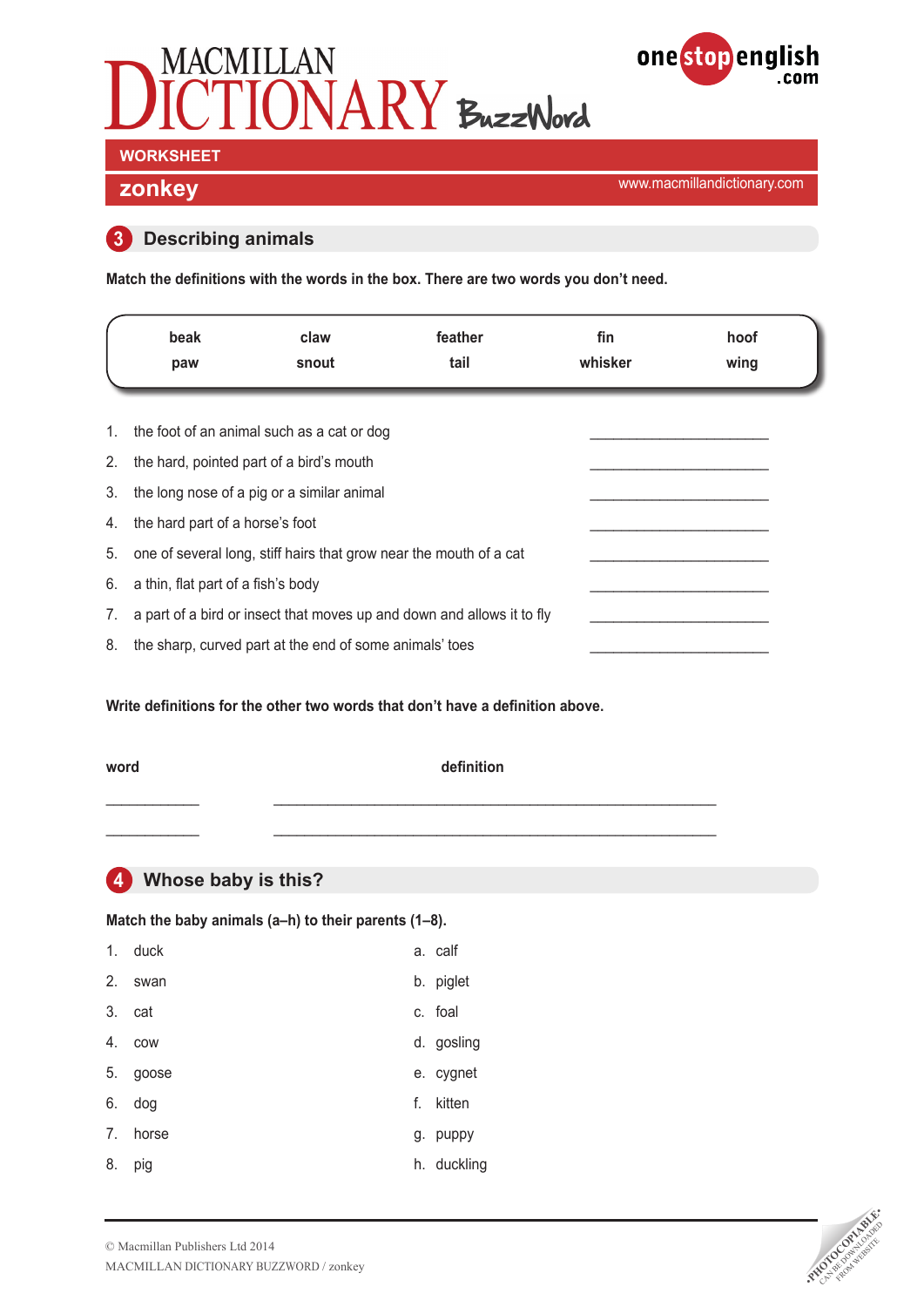



<www.macmillandictionary.com> **zonkey**

#### **5 Animal idioms**

**Circle the correct word in italics to complete the idioms in the sentences.**

- 1. A: Are you sure that Maria has got a new job? B: Definitely, I heard it straight from the *dog's / horse's / lion's* mouth.
- 2. John's always grumpy when he's hungry. If he doesn't eat lunch he's like a *rabbit / cat / bear* with a sore head.
- 3. All the others were wearing jeans, so Alex felt like a *crab / duck / fish* out of water in her smart clothes.
- 4. Joe has made a complete p*ig's / sheep's / goat's* ear of decorating the cake it looks terrible!
- 5. She'd never been skiing before, but she took to it like a *crab / duck / fish* to water.
- 6. The party was supposed to be a secret, but Amy let the *tiger / cat / wolf* out of the bag.